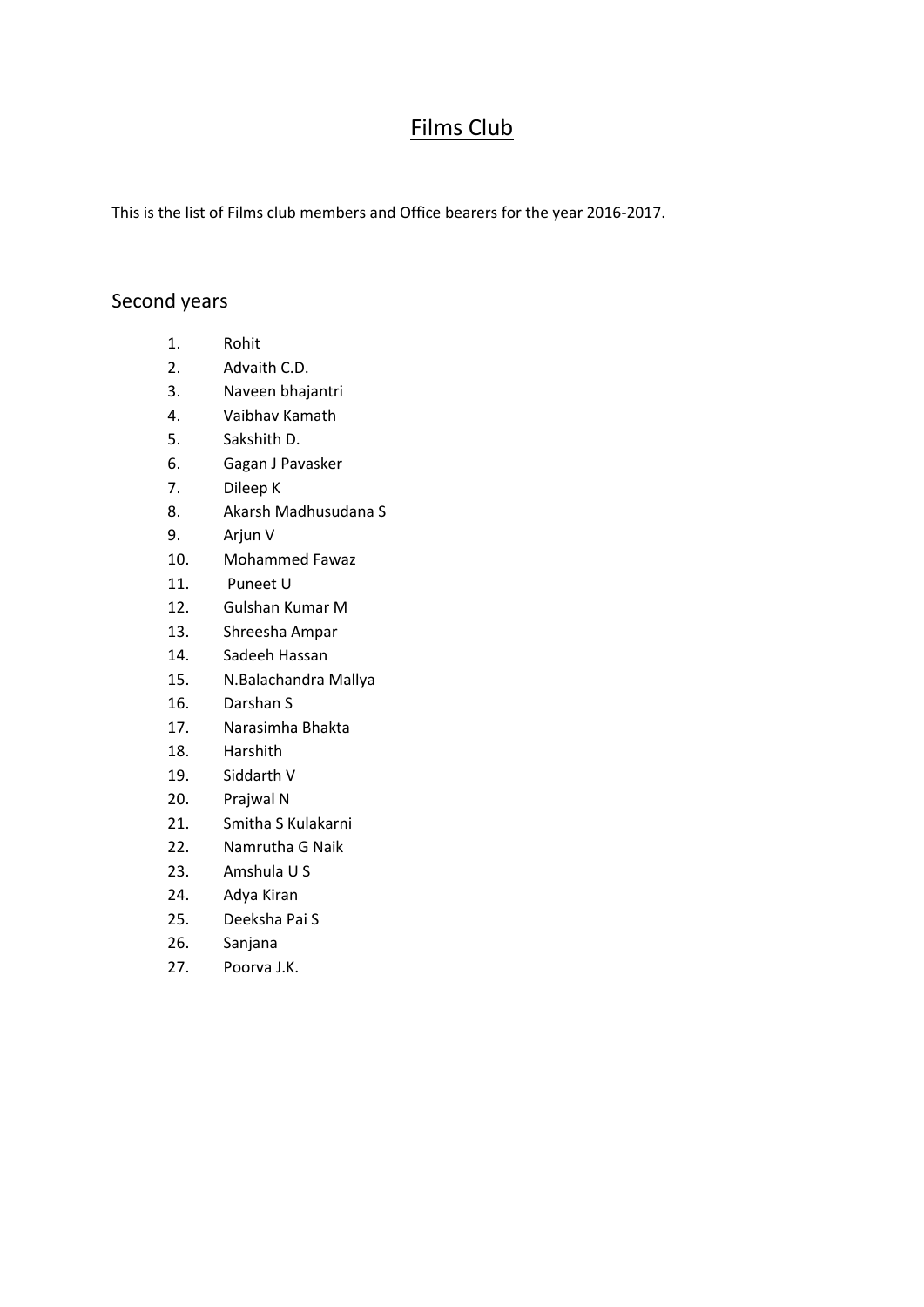## Third years

- 1. Praveen (Treasurer)
- 2. Prasad Kamath (Coordinator)
- 3. Nagarjun (Coordinator)
- 4. Manola (Coordinator)
- 5. Abhilasha
- 6. Prathvi
- 7. Dhanashree
- 8. Anusha
- 9. Anugraha
- 10. Aditya Bhat
- 11. Karthik Kamath
- 12. Kaushik
- 13. Prasad Kamath
- 14. Pradeep Krishna
- 15. Shrinidhi
- 16. Shreeharsha
- 17. Vipul
- 18. Shridhar
- 19. Prajwal Nayaka